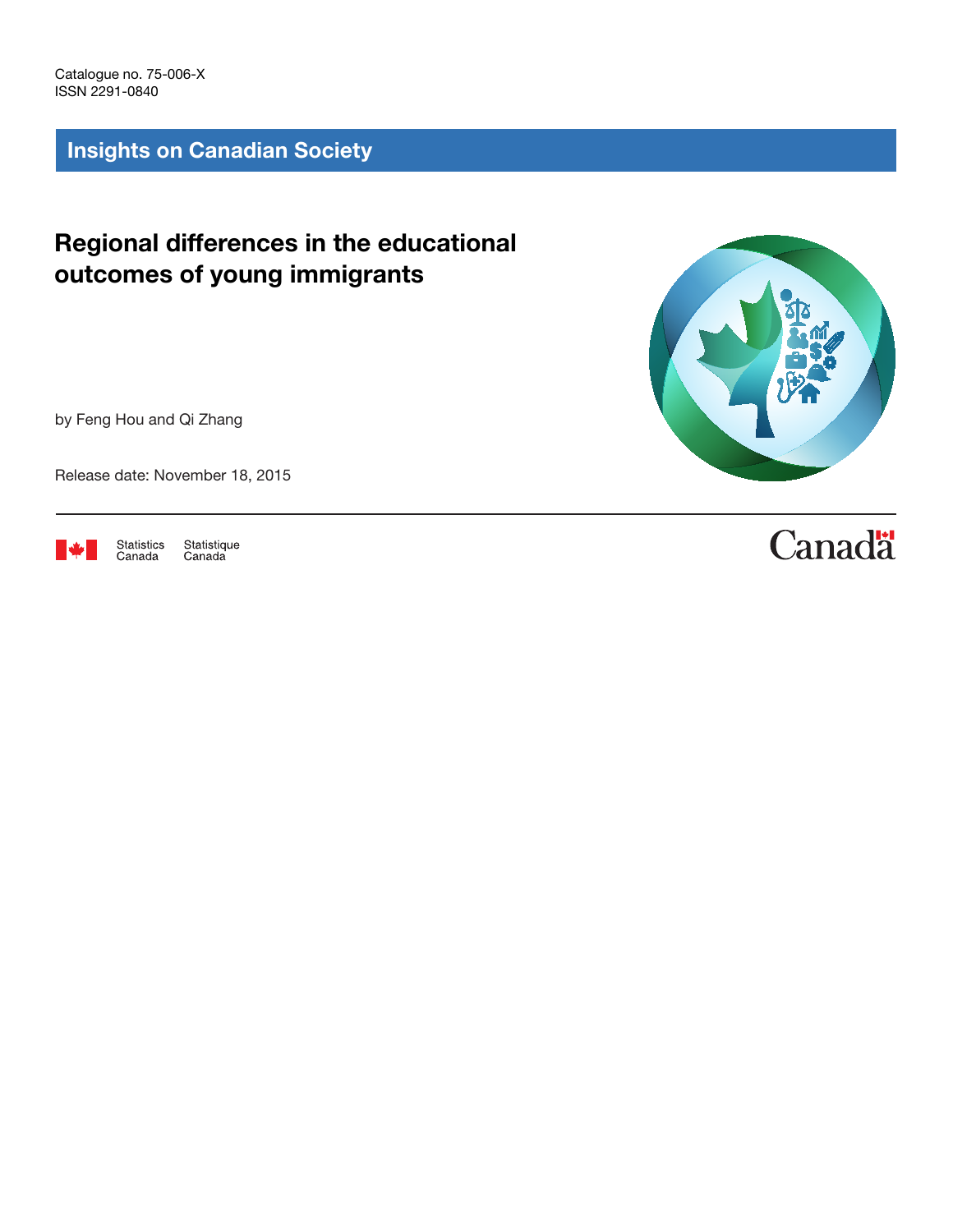## How to obtain more information

For information about this product or the wide range of services and data available from Statistics Canada, visit our website, [www.statcan.gc.ca.](http://www.statcan.gc.ca)

You can also contact us by

#### email at [STATCAN.infostats-infostats.STATCAN@canada.ca](mailto:STATCAN.infostats-infostats.STATCAN@canada.ca)

telephone, from Monday to Friday, 8:30 a.m. to 4:30 p.m., at the following toll-free numbers:

| Fax line                                                    | 1-877-287-4369 |
|-------------------------------------------------------------|----------------|
|                                                             |                |
| National telecommunications device for the hearing impaired | 1-800-363-7629 |
| • Statistical Information Service                           | 1-800-263-1136 |

- Inquiries line 1-800-635-7943
- Fax line 1-800-565-7757

## Standards of service to the public

Statistics Canada is committed to serving its clients in a prompt, reliable and courteous manner. To this end, Statistics Canada has developed standards of service that its employees observe. To obtain a copy of these service standards, please contact Statistics Canada toll-free at 1-800-263-1136. The service standards are also published on www.statcan.gc.ca under "Contact us" > "[Standards of service to the public](http://www.statcan.gc.ca/eng/about/service/standards)."

## Note of appreciation

Canada owes the success of its statistical system to a long-standing partnership between Statistics Canada, the citizens of Canada, its businesses, governments and other institutions. Accurate and timely statistical information could not be produced without their continued co-operation and goodwill.

## Standard table symbols

The following symbols are used in Statistics Canada publications:

- . not available for any reference period
- .. not available for a specific reference period
- ... not applicable
- 0 true zero or a value rounded to zero
- $0<sup>s</sup>$  value rounded to 0 (zero) where there is a meaningful distinction between true zero and the value that was rounded
- <sup>p</sup> preliminary
- revised
- x suppressed to meet the confidentiality requirements of the *Statistics Act*
- $E$  use with caution
- F too unreliable to be published
- significantly different from reference category ( $p < 0.05$ )

Published by authority of the Minister responsible for Statistics Canada

© Minister of Innovation, Science and Economic Development, 2015

All rights reserved. Use of this publication is governed by the Statistics Canada [Open Licence Agreement](http://www.statcan.gc.ca/eng/reference/licence-eng.htm).

An [HTML version](http://www.statcan.gc.ca/pub/75-006-x/2015001/article/14247-eng.htm) is also available.

*Cette publication est aussi disponible en français*.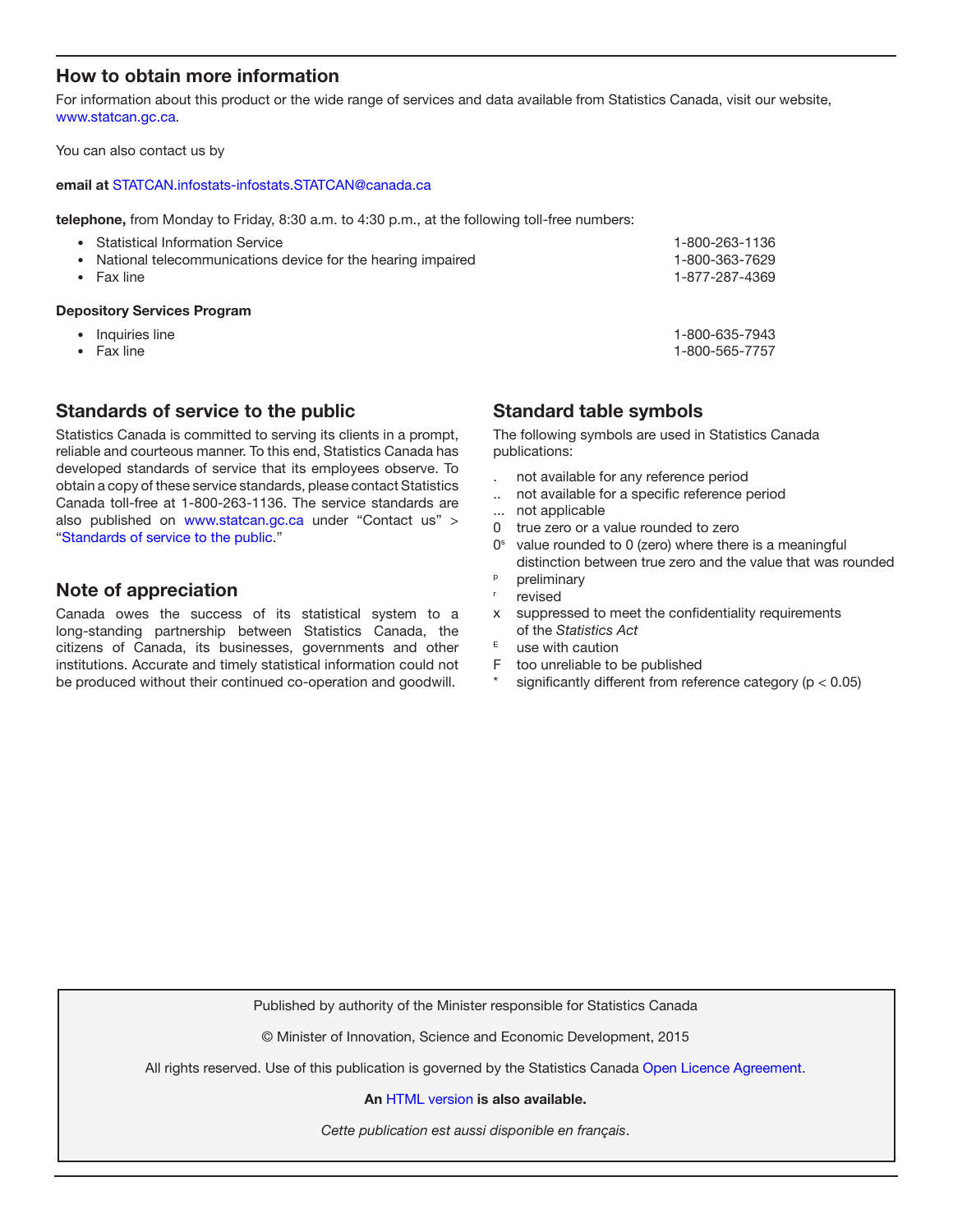# **Regional differences in the educational outcomes of young immigrants**

## *by Feng Hou and Qi Zhang*

## **Overview of the study**

This article examines regional differences in the math and reading skills of immigrant children aged 15 based on data from the Programme for International Student Assessment (PISA). It also examines regional differences in high-school and university completion rates among young immigrants who came to Canada before the age of 15 using National Household Survey (NHS) data. Throughout the article, comparisons are made with the children of the Canadian-born (third- or higher-generation Canadians).

- In Canada, the average PISA math score of immigrant students aged 15 was similar to the score of third- or higher-generation students. The average PISA reading score of immigrant children was slightly lower than the score of third- or higher-generation children.
- In almost all regions, immigrant students had lower PISA reading scores than third- or higher-generation students. With respect to PISA math scores, immigrant students performed better than third- or higher-generation students in the Atlantic provinces and British Colombia, but performed less well in Quebec and in Manitoba and Saskatchewan.
- Young immigrants aged 20 to 24 were more likely to have a high school diploma than their third- or higher-generation counterparts (93% versus 87%). Young immigrants aged 25 to 29 were also more likely to have a university degree (40%, compared with 26% of third- or higher-generation individuals in this age group).
- Manitoba and Saskatchewan (29%) and Quebec (32%) had the lowest proportions of immigrants aged 25 to 29 with a university degree. In contrast, British Columbia (44%) and Ontario (41%) had the highest proportions.
- Regional differences in the source countries of immigrants explained, in part, why some regions had higher university completion rates than others.

## **Introduction**

Canada is well-known for its success in integrating the children of immigrants into the education system and labour market. In particular, the children of immigrants generally outperform the children of Canadian-born parents in educational attainment by a large margin. Previous studies have attributed this success to the socioeconomic and cultural characteristics of Canada's immigrants and the efficacy of Canada's education and social policies.<sup>1</sup>

While education systems and social policies are broadly similar across regions, the socioeconomic status and ethnocultural composition of immigrants vary considerably. Such regional differences in immigrant

characteristics may be associated with regional differences in the educational outcomes of immigrant children. Previous studies have shown large variations in educational outcomes among children of immigrants from different source regions.<sup>2</sup> Immigrant groups from various source regions may be attracted to particular Canadian regions because of their preferences for certain regional attributes such as climate, language, pre-existing ethnic communities and labour market niches. The diverse roles of provincial governments in immigration selection and settlement may also lead to differences in the geographic distribution of immigrant groups.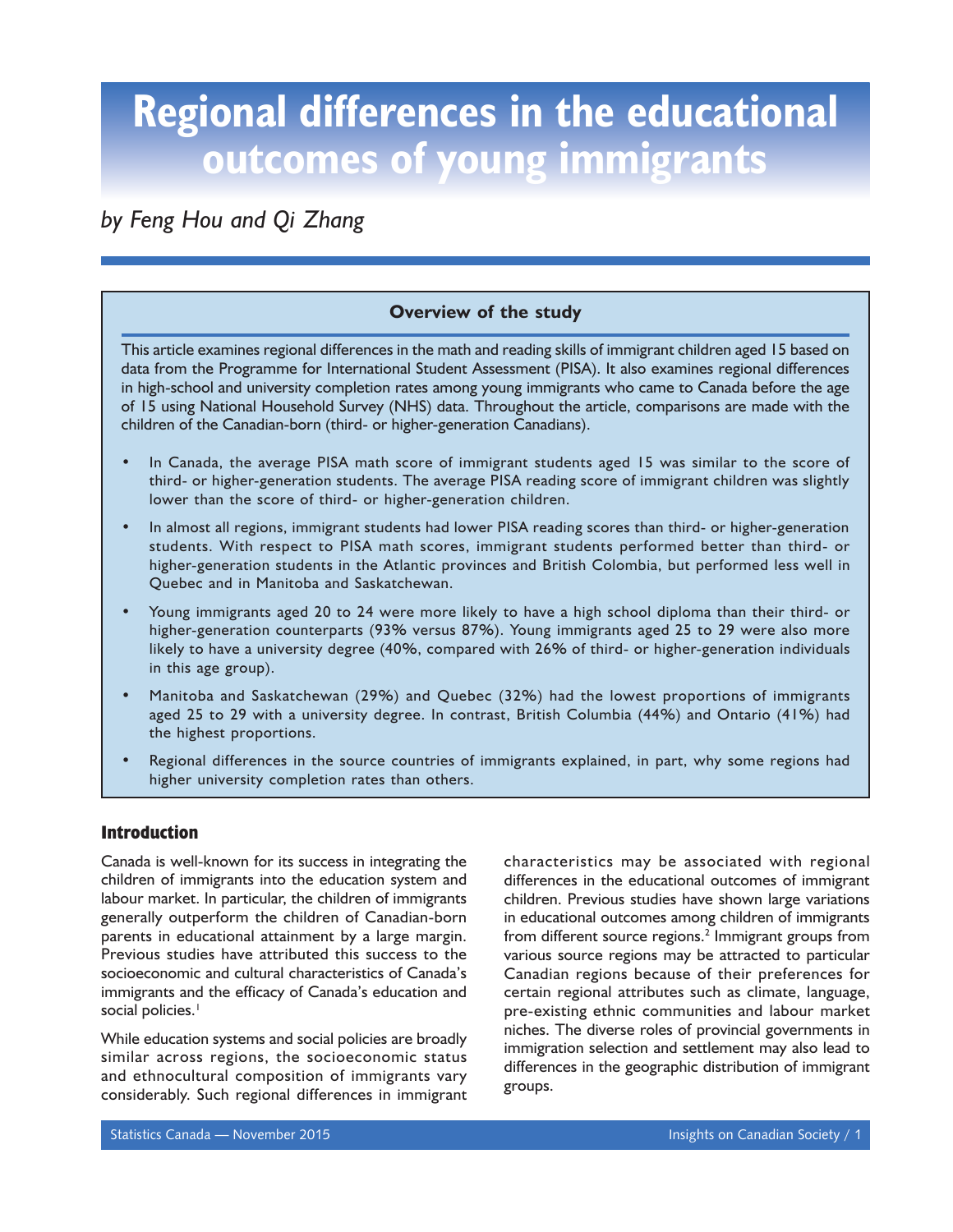In Quebec, for instance, proportionately more immigrants selected by the province come from Africa, the Middle East, the Caribbean, and South and Central America.<sup>3</sup> Since the late 1990s, other provinces and territories have also become actively involved in immigration selection through nominee programs. These programs allow provinces and territories to nominate and select immigrants to meet their needs for population growth and labour supply. So far, provincial nominees have made up a significant share of immigrants to Manitoba, Saskatchewan and the Atlantic provinces.<sup>4</sup> From one province to another, nominees vary considerably in socioeconomic characteristics and source regions. Previous studies have shown that provincial nominees in Manitoba have lower education levels than federal skilled-worker immigrants and are far more likely to come from the Philippines, while provincial nominees in British Columbia are disproportionately high-skilled professionals from Western countries.<sup>5</sup>

This article has two main objectives. First, it examines the regional differences in reading and math scores between immigrants who immigrated to Canada in their childhood (before the age of 15) and the children of two parents who were born in Canada—also called third-or higher- generation children. It does so by combining data from the various cycles of the Organisation for Economic Co-operation and Development's (OECD) Programme for International Student Assessment (PISA) conducted since 2000 (i.e., 2000 and 2009 for reading scores and 2003 and 2012 for math scores). Data for these years were aggregated to obtain sufficiently large samples of

immigrants for each region. Secondgeneration children, defined as the children of one or two immigrant parents, are not included in this study (see *[Data sources, methods and](#page-9-0)  [definitions](#page-9-0)*).

Secondly, this paper examines regional differences in various educational attainment measures among individuals who immigrated in their childhood (before the age of 15) on the basis of data from the 2011 National Household Survey (NHS). Two particular measures are examined: high-school completion among young adults aged 20 to 24, and university completion among those aged 25 to 29. In both cases, this article further examines whether differences in the educational outcomes of immigrants across regions of Canada are associated with differences in their socioeconomic and ethnocultural characteristics.

## **PISA scores in reading and math vary across regions**

The academic skills youth develop in high school are considered their foundation for further development of human capital and full participation in society.<sup>6</sup> In a global context, Canadian students perform relatively well in reading and mathematics. Several recent evaluations from PISA have placed Canada among the top participating countries in student performance levels and equity in learning opportunities. Canada, like Australia, stood out among major OECD countries in the population share of immigrant students and math and reading performance in high school. In most OECD countries, immigrant students lagged behind third- or higher-generation students in academic skills, but, in Canada and Australia, this gap was relatively small.<sup>7</sup>

At the national level, immigrant students in Canada had similar math scores and slightly lower reading scores than third- or highergeneration students. The lower reading levels likely reflect the fact that the mother tongue of many immigrant students is neither English nor French.<sup>8</sup>

The differences in scores obtained between immigrant and third- or higher-generation students, however, were not the same from one region to another in Canada. Immigrant students in British Columbia and the Atlantic provinces, for example, had significantly higher math scores than third- or higher-generation students (Table 1), while immigrant students had lower math and reading scores than third- or higher-generation students in Quebec, and in Manitoba and Saskatchewan (the latter two provinces have been combined because of small sample sizes).

Furthermore, interregional differences in math and reading scores were larger among immigrant students than among third- or highergeneration students. Among thirdor higher-generation students, math scores ranged from 545 (in Quebec) to 505 (in the Atlantic provinces), a difference of 40 points. Among immigrant students, they ranged from554 (in British Columbia) to 494 (in Manitoba and Saskatchewan), a difference of 60 points.

Regional differences in math and reading scores among highschool students may originate partially from variations across provinces in school curriculums; the share of public, religious and private schools; teacher training; and school resources.<sup>9</sup> Among immigrants, however, interregional differences in characteristics and family background may also play an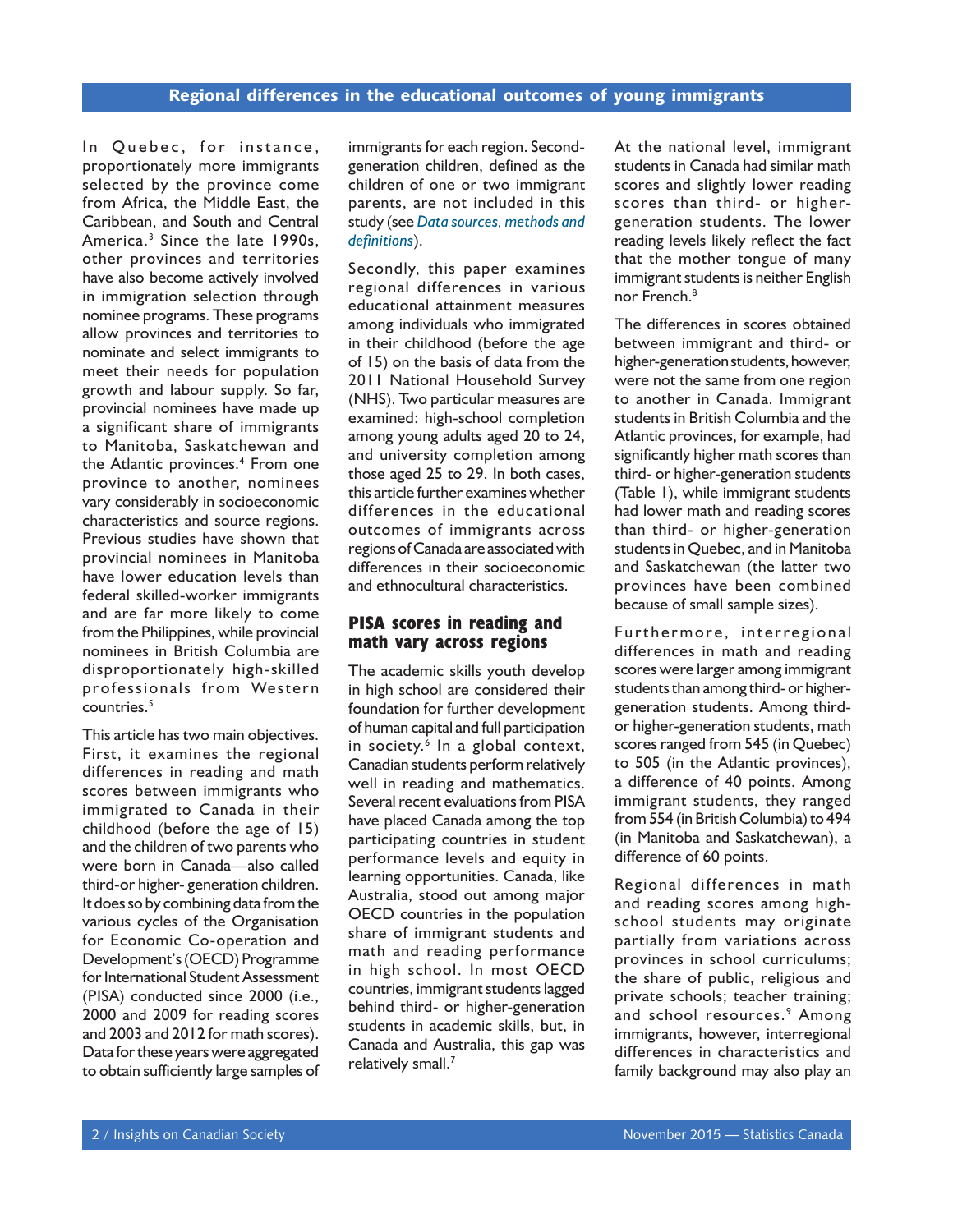#### Table 1

#### Average math and reading scores by immigration status and province or region

|                                        | <b>Immigrant</b><br>children |       | Third- and higher-<br>generation children<br>(ref.) |       |
|----------------------------------------|------------------------------|-------|-----------------------------------------------------|-------|
|                                        | standard                     |       | standard                                            |       |
|                                        | mean                         | error | mean                                                | error |
| Math scores, 2003 and 2012 combined    |                              |       |                                                     |       |
| Canada                                 | 530                          | 3.5   | 529                                                 | 1.3   |
| Atlantic                               | $531***$                     | 7.3   | 505                                                 | 1.5   |
| Quebec                                 | 508***                       | 6.3   | 545                                                 | 2.7   |
| Ontario                                | 532                          | 5.9   | 526                                                 | 3.2   |
| Manitoba and Saskatchewan              | 494***                       | 4.8   | 514                                                 | 1.5   |
| Alberta                                | 527                          | 7.0   | 536                                                 | 2.9   |
| <b>British Columbia</b>                | 554***                       | 4.4   | 526                                                 | 2.9   |
| Reading scores, 2000 and 2009 combined |                              |       |                                                     |       |
| Canada                                 | $517***$                     | 3.2   | 532                                                 | 1.1   |
| Atlantic                               | 508                          | 10.5  | 508                                                 | 1.2   |
| Quebec                                 | 485***                       | 8.2   | 536                                                 | 2.0   |
| Ontario                                | $523*$                       | 4.4   | 536                                                 | 2.5   |
| Manitoba and Saskatchewan              | 477**                        | 14.0  | 522                                                 | 2.2   |
| Alberta                                | 527                          | 12.2  | 540                                                 | 3.1   |
| <b>British Columbia</b>                | $523*$                       | 4.4   | 534                                                 | 2.8   |

\* significantly different from the reference category (ref.) at  $p<0.05$ , \*\*  $p<0.01$ , \*\*\*  $p<0.001$ 

Sources: Organisation for Economic Co-operation and Development, Programme for International Student Assessment (PISA), 2000, 2003, 2009 and 2012.

#### Table 2

Parental education and student aspiration by immigration status and province or region, 2003 and 2012

|                                               | <b>Immigrant</b><br>children |       | Third- and higher-<br>generation children<br>(ref.) |       |
|-----------------------------------------------|------------------------------|-------|-----------------------------------------------------|-------|
|                                               | standard                     |       | standard                                            |       |
|                                               | percent                      | error | percent                                             | error |
| Both parents had a postsecondary education    |                              |       |                                                     |       |
| Canada                                        | 58.3***                      | 2.4   | 35.6                                                | 1.6   |
| Atlantic                                      | $62.2***$                    | 1.0   | 30.3                                                | 0.8   |
| Quebec                                        | $50.4***$                    | 2.3   | 34.2                                                | 2.2   |
| Ontario                                       | $60.2***$                    | 3.4   | 43.6                                                | 2.8   |
| Manitoba and Saskatchewan                     | $48.7***$                    | 1.3   | 27.6                                                | 1.0   |
| Alberta                                       | $55.0***$                    | 2.1   | 36.6                                                | 1.9   |
| <b>British Columbia</b>                       | $62.2***$                    | 2.1   | 30.2                                                | 1.9   |
| <b>Students expected to finish university</b> |                              |       |                                                     |       |
| Canada                                        | $81.4***$                    | 1.9   | 59.6                                                | 1.6   |
| Atlantic                                      | $81.8***$                    | 0.8   | 64.2                                                | 0.8   |
| Quebec                                        | $73.4***$                    | 2.1   | 55.4                                                | 2.3   |
| Ontario                                       | $82.9***$                    | 2.6   | 59.5                                                | 2.8   |
| Manitoba and Saskatchewan                     | $71.0***$                    | 1.2   | 63.6                                                | 1.1   |
| Alberta                                       | $81.8***$                    | 1.7   | 63.0                                                | 1.9   |
| <b>British Columbia</b>                       | 84.8***                      | 1.5   | 58.8                                                | 2.1   |

\*\*\* significantly different from the reference category (ref.) at  $p<0.001$ 

Sources: Organisation for Economic Co-operation and Development, Programme for International Student Assessment (PISA), 2003 and 2012.

important role. The extent to which these factors account for regional differences in average test scores between immigrant and third- or higher-generation students will be examined in the next section.

### **Explaining differences in test scores between immigrants and third- or highergeneration students**

Of all the factors that may be associated with the skill development of high-school students, parental education and student aspirations are especially important.<sup>10</sup> In all regions of Canada, parents of immigrant students were more highly educated than parents of third- or highergeneration students. Even so, immigrant parents in Manitoba and Saskatchewan and in Quebec were less likely to have a postsecondary degree than immigrant parents in other regions (Table 2).

Furthermore, in all regions, a higher proportion of immigrant students aspired to finish university than third- or-higher generation students, but again, these proportions varied by region. In British Columbia, Ontario, Alberta and the Atlantic provinces, more than 80% of immigrant students expected to complete a university degree while this was the case for 73% and 71% of immigrant students in Quebec, and in Manitoba and Saskatchewan, respectively.

To evaluate factors contributing to differences in PISA scores between immigrant and third- or higher-generation students, a linear regression model was run. Math and reading scores were included as the dependent variables, while explanatory variables in the model included parental education, student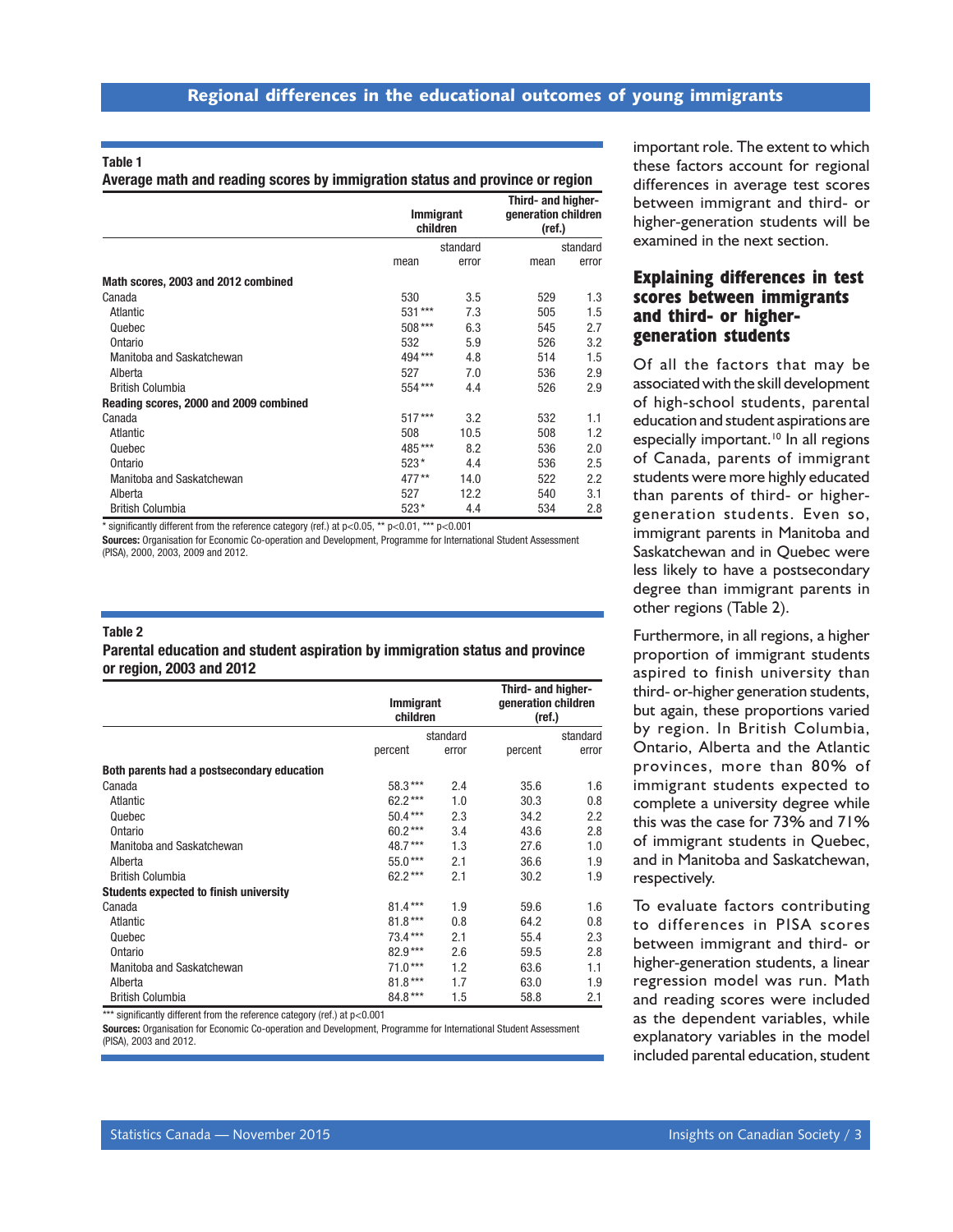educational aspiration, sex, language spoken at home,<sup>11</sup> family structure, parental occupational status, number of books at home, school type, and year. These factors accounted, in varying degrees, for the differences in PISA scores observed between immigrant and third- or highergeneration students in different regions.<sup>12</sup>

These factors accounted for all of the difference in math scores between immigrant and thirdor higher-generation students in Ontario, and for approximately one-half of the difference observed in British Columbia. Differences in the educational aspirations of students, and to a lesser extent, in the educational attainment and occupations of parents, were the main factors accounting for the advantage of immigrant students in British Columbia and Ontario  $(Chart 1)$ .

Among provinces or regions where immigrant students lagged behind third- or higher-generation students in math scores, speaking neither English nor French at home was a common factor contributing to the lower outcomes of immigrant students. This was the case in Alberta and in Manitoba and Saskatchewan, where most of the gap could be accounted for by background variables. In Quebec, however, only about one-tenth of the 40-point gap between immigrant and thirdor higher-generation students was accounted for by background factors.

With regard to PISA reading scores, socioeconomic characteristics accounted for about one-third of the 50-point gap between immigrant and third- or higher-generation students in Quebec, for one-half of the 13-point gap in Ontario, for twothirds of the 45-point gap in Manitoba Chart 1

Difference between immigrant children and third- and higher-generation children in math scores, 2003 and 2012



\*\*\* significant difference between immigrant children and third- and higher-generation students at p<0.001 Sources: Organisation for Economic Co-operation and Development, Programme for International Student Assessment (PISA), 2003 and 2012.

and Saskatchewan, and for the entire gap in Alberta (13 points) and British Columbia (11 points). In all regions, the primary factor associated with the explained portion was language spoken at home (Chart 2).

## **Why do immigrants have better PISA scores in some regions than others?**

The previous section documented some of the factors contributing to the differences in PISA scores observed between immigrant students and third- or highergeneration students within regions. The focus of this paper now shifts to the differences in PISA scores observed among immigrant students across regions. As shown above, immigrant students in Quebec and in Manitoba and Saskatchewan had lower math and reading scores than immigrant students in other provinces. Such differences may again be related to socioeconomic and ethnocultural characteristics of immigrant students in different provinces.<sup>13</sup>

These characteristics accounted for about one-third of the lower math scores obtained by immigrant students in Quebec and in Manitoba and Saskatchewan relative to their Ontario counterparts (Table 3), with lower educational aspirations and parental occupational status the most significant factors. Conversely, about one-third of the higher math scores obtained by immigrant students in British Columbia (relative to their Ontario counterparts) were due to background factors, particularly educational aspirations, parental occupation, and parental education.

Differences in reading scores were also partly explained by background characteristics. About one-third of the overall difference between Ontario and Quebec immigrants, for instance, were related to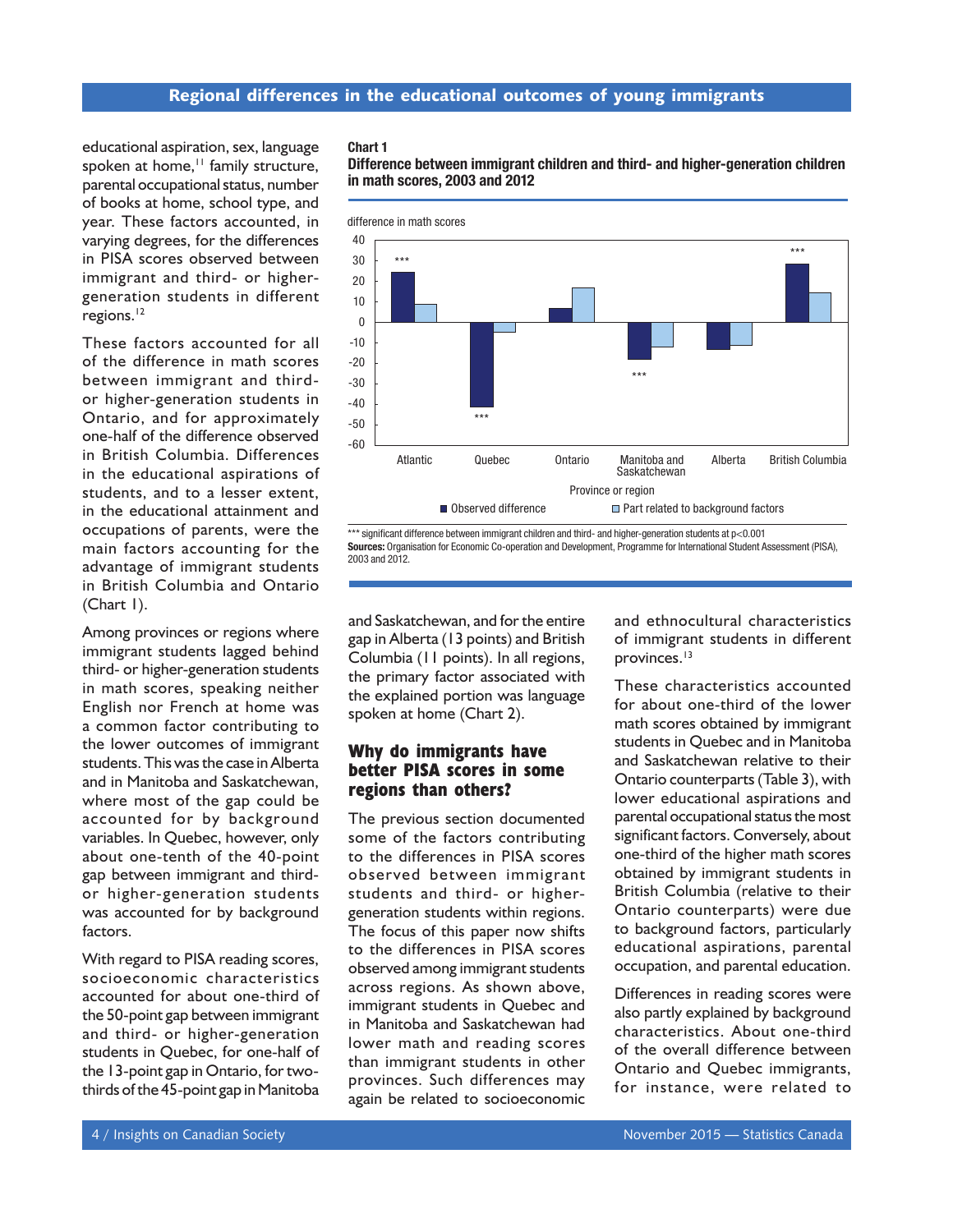characteristics such as the number of books at home, language spoken at home, educational aspiration, and parental occupation. Background differences also accounted for about one-third of the difference between Ontario and Manitoba/Saskatchewan, with parental occupation and educational aspiration variables the main contributing factors.

Note that the PISA data used in this study does not provide information about the source region of immigrant students. Previous studies show that the educational attainment of immigrant children varies considerably by source region even after adjusting for family socioeconomic status and students' educational aspiration. The variation by source region likely reflects the possibility that various immigrant groups value education differently and invest varied levels of effort into the education of their children.<sup>14</sup> Children of immigrants from East Asia (e.g., China) and South Asia (e.g., India), in particular, tend to have a higher educational attainment than those from Southeast Asia (e.g., Philippines), the Caribbean, Central and South America, and Southern Europe.<sup>15</sup>

The potential effects of source regions on the regional differences in educational outcomes among childhood immigrants can be examined using the 2011 National Household Survey (NHS), which collected detailed information about the source countries and educational attainment of immigrants.

## **Regional differences in high-school and university completion rates**

The NHS does not collect information on math and reading scores. It does, however, collect information about the highest level

#### Chart 2

Difference between immigrant children and third- and higher- generation children in reading scores, 2000 and 2009



\* significant difference between immigrant children and third- and higher-generation students at p<0.05, \*\* p<0.01, \*\*\* p<0.001 Sources: Organisation for Economic Co-operation and Development, Programme for International Student Assessment (PISA), 2000 and 2009.

#### Table 3

Difference by province or region from Ontario in average math and reading scores among immigrant children, observed and adjusted for background factors

|                           |                        | Math, 2003 and 2012<br>combined | <b>Reading, 2000 and 2009</b><br>combined |                        |  |
|---------------------------|------------------------|---------------------------------|-------------------------------------------|------------------------|--|
|                           | observed<br>difference | adjusted<br>difference          | observed<br>difference                    | adjusted<br>difference |  |
| <b>Province or region</b> |                        |                                 |                                           |                        |  |
| Atlantic                  | $-0.8$                 | $-9.2$                          | $-14.7$                                   | $-24.6*$               |  |
| Quebec                    | $-23.9**$              | $-15.1$                         | $-37.4***$                                | $-23.7**$              |  |
| Ontario (ref.)            | $\cdots$               | $\cdots$                        | $\cdots$                                  | $\cdots$               |  |
| Manitoba and Saskatchewan | $-38.0***$             | $-22.2**$                       | $-45.6**$                                 | $-29.6***$             |  |
| Alberta                   | $-5.4$                 | $-4.9$                          | 3.8                                       | 7.4                    |  |
| <b>British Columbia</b>   | $22.0**$               | $15.9**$                        | 0.1                                       | $-7.0$                 |  |

... not applicable

\* significantly different from the reference category (ref.) at  $p<0.05$ , \*\*  $p<0.01$ , \*\*\*  $p<0.001$ 

Note: The adjusted difference is derived from an ordinary least squares regression model with math or reading scores as the dependent variable. The explanatory variables include sex, language spoken at home, family structure, parents' education, parents' occupation, number of books at home, school type, and student educational aspiration. Sources: Organisation for Economic Co-operation and Development, Programme for International Student Assessment (PISA), 2000, 2003, 2009 and 2012.

of educational attainment, allowing for the calculation of high school and university completion rates. In this section, comparisons are again made between third- or highergeneration Canadians and persons who immigrated before the age

of 15. High school completion is defined as high school graduation among those aged 20 to 24, while university completion is defined as obtaining at least one university degree among those aged 25 to 29.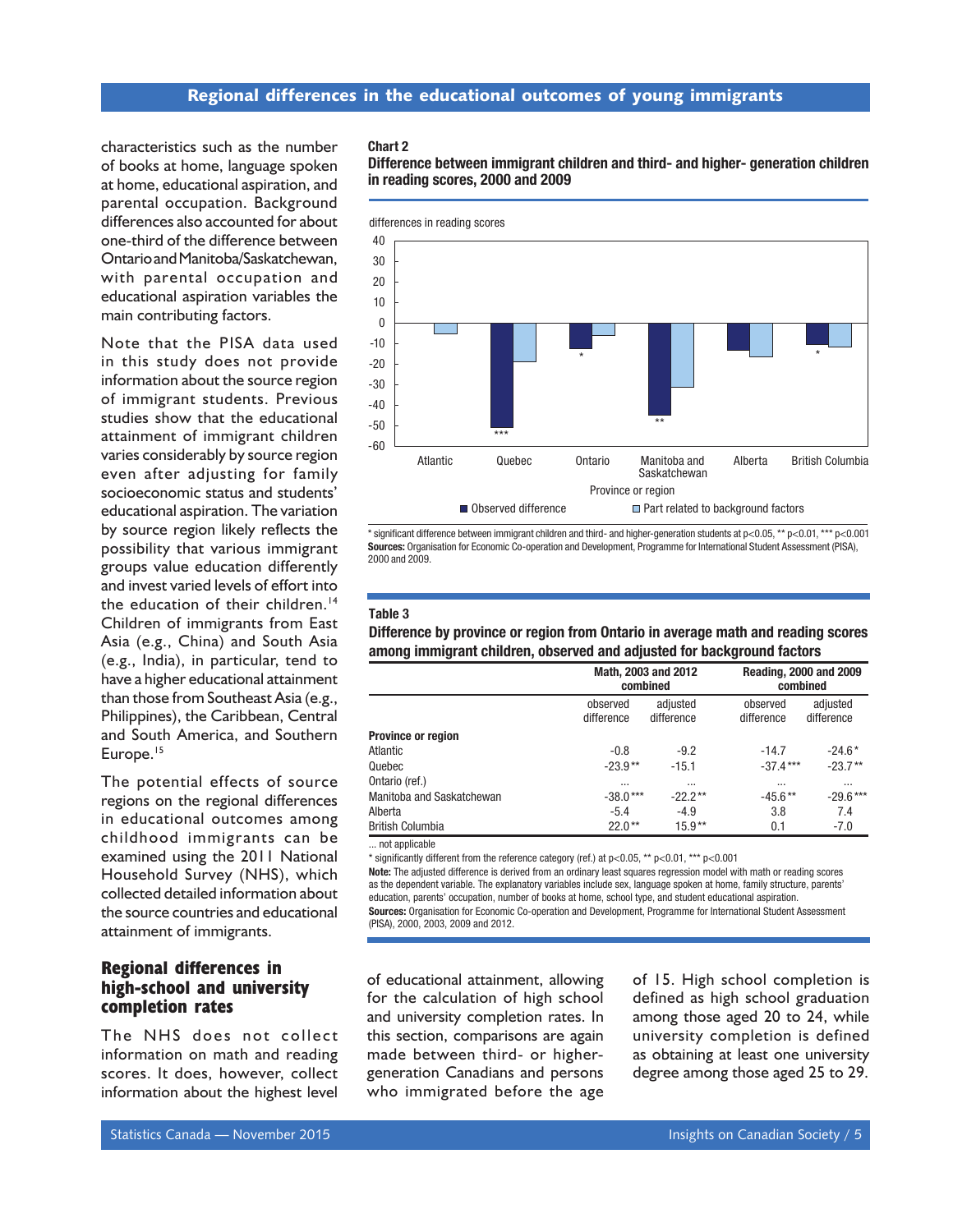In all provinces and regions, and in Canada as a whole, immigrants had higher high-school and university completion rates than third- or higher-generation Canadians. This was also the case in Quebec and in Manitoba and Saskatchewan, even though immigrant students in high school had lower math and reading scores than third- or higher-generation students in those provinces.

Note that some of the 20-to 24-yearolds in the 2011 NHS were in the same birth cohort as those in the 2003 PISA when math scores were evaluated for those at age 15. Similarly, some of the 25- to 29-yearolds in 2011 were in the same birth cohort as those evaluated at age 15 in the 2000 PISA. This suggests that these cohorts of immigrants might have overcome a possible disadvantage in reading skills in high school to eventually become more likely to complete high school and obtain a university degree than their third- and higher-generation counterparts.

Even though immigrants had higher completion rates than their Canadian-born counterparts in all regions, there were significant regional variations in this regard. Young immigrants in British Columbia had the highest high school and university completion rates, while immigrant youth in Quebec and in Manitoba and Saskatchewan had the lowest rates. Specifically, 44% of young immigrants aged 25 to 29 in British Columbia held a university degree, compared with 29% in Manitoba and Saskatchewan and 32% in Quebec (Table 4). The lower rates of university completion observed among immigrants in Quebec, as well as Manitoba and

Table 4

High school and university completion rates by immigration status and by province or region, 2011

|                                                  | Third- and                              | <b>Immigrants</b>       |                  |  |
|--------------------------------------------------|-----------------------------------------|-------------------------|------------------|--|
|                                                  | higher-generation<br><b>individuals</b> | <b>Observed</b><br>rate | Adjusted<br>rate |  |
|                                                  |                                         | percentage              |                  |  |
| High school completion among those aged 20 to 24 |                                         |                         |                  |  |
| Canada                                           | 86.6                                    | 93.1                    | $\cdots$         |  |
| Atlantic                                         | 88.5                                    | 94.9                    | 95.8             |  |
| Quebec                                           | 84.2                                    | 88.6                    | 89.6             |  |
| Ontario                                          | 89.5                                    | 93.9                    | 93.9             |  |
| Manitoba and Saskatchewan                        | 81.7                                    | 89.0                    | 90.8             |  |
| Alberta                                          | 83.7                                    | 89.6                    | 90.0             |  |
| <b>British Columbia</b>                          | 88.6                                    | 96.2                    | 94.9             |  |
| University completion among those aged 25 to 29  |                                         |                         |                  |  |
| Canada                                           | 25.7                                    | 39.9                    | $\cdots$         |  |
| Atlantic                                         | 26.1                                    | 37.8                    | 36.1             |  |
| Quebec                                           | 24.8                                    | 32.0                    | 35.1             |  |
| Ontario                                          | 28.1                                    | 40.9                    | 41.8             |  |
| Manitoba and Saskatchewan                        | 22.0                                    | 29.3                    | 35.3             |  |
| Alberta                                          | 21.4                                    | 34.9                    | 35.4             |  |
| <b>British Columbia</b>                          | 20.9                                    | 43.5                    | 37.2             |  |

... not applicable

Note: Individuals who changed province of residence in the 5 years prior to the survey were excluded from the calculation of high-school and university completion. The adjusted rate is derived from a probit regression model with high-school or university completion as the dependent variable. The explanatory variables include sex, age, the use of an official language at home, and immigrant source regions.

Source: Statistics Canada, National Household Survey, 2011.

Saskatchewan, mirrored the regional differences in PISA math and reading scores documented above.

As was the case with math and reading scores, some of these regional differences may be attributable to background characteristics. One such factor includes the source region of immigrants, which can be retrieved from NHS data (contrary to PISA, which did not collect that information in every cycle). The NHS, on the other hand, did not collect information on student aspirations or parental education.

East Asia and South Asia were the two leading immigrant source regions for Canada as a whole in 2011, together accounting for 31% of immigrants aged 20 to 29 (Table 5). These source regions were followed by Southeast Asia and West Asia/Middle East, accounting for another 22%. Together the four Asian regions accounted for more than one-half (53%) of all immigrants aged 20 to 29.

While Ontario was similar to the national average in its composition of immigrant source regions, it had a higher share of young immigrants from South Asia and a lower share of immigrants from East Asia. In British Columbia, East Asians accounted for 41% of immigrants aged 20 to 29, more than twice the national average. In Quebec, the four leading source regions were Africa, West Asia/Middle East, Central and South America and the Caribbean, together accounting for 53% of immigrants aged 20 to 29. In Manitoba and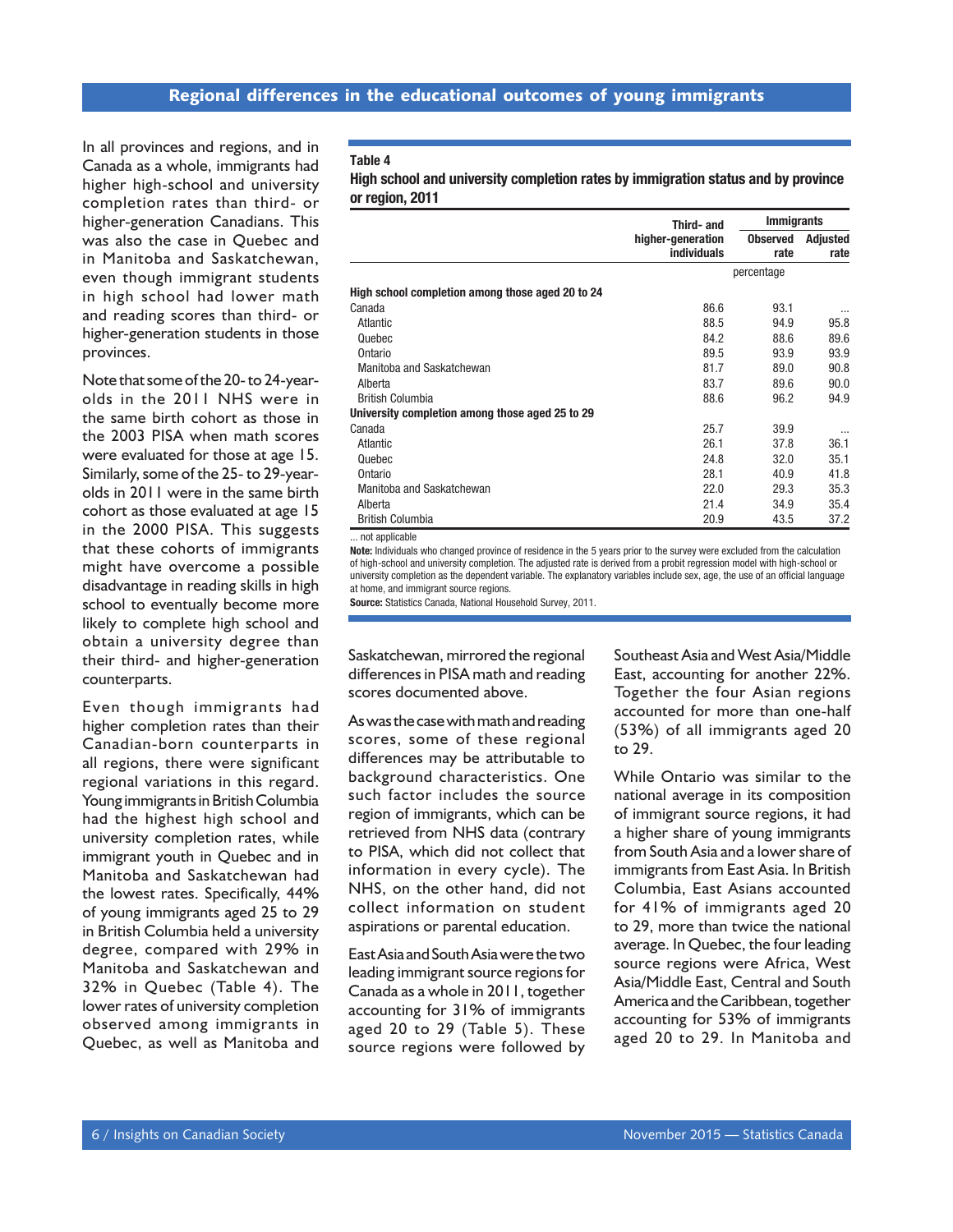#### Table 5

Source region composition of first-generation youth aged 20 to 29 by province or region, 2011

|                                                             |        |                 |               |                | <b>Manitoba and</b> |         | <b>British</b> |
|-------------------------------------------------------------|--------|-----------------|---------------|----------------|---------------------|---------|----------------|
|                                                             | Canada | <b>Atlantic</b> | <b>Quebec</b> | <b>Ontario</b> | <b>Saskatchewan</b> | Alberta | Columbia       |
|                                                             |        | percentage      |               |                |                     |         |                |
| <b>Source region</b>                                        | 100.0  | 100.0           | 100.0         | 100.0          | 100.0               | 100.0   | 100.0          |
| North America                                               | 3.7    | 23.2            | 3.5           | 3.0            | 5.7                 | 5.4     | 4.0            |
| Caribbean                                                   | 5.3    | 2.5             | 11.3          | 6.0            | 1.8                 | 1.6     | 0.5            |
| <b>Central and South</b>                                    |        |                 |               |                |                     |         |                |
| America                                                     | 8.6    | 4.4             | 12.4          | 8.2            | 19.3                | 10.2    | 4.8            |
| Northern Europe                                             | 3.3    | 8.0             | 0.8           | 3.0            | 7.2                 | 5.5     | 4.2            |
| <b>Western Europe</b>                                       | 3.0    | 12.0            | 6.9           | 1.8            | 6.3                 | 5.0     | 2.3            |
| Southern Europe                                             | 5.4    | 3.6             | 4.6           | 6.4            | 5.4                 | 4.8     | 2.9            |
| Eastern Europe                                              | 10.0   | 7.4             | 10.4          | 11.3           | 9.9                 | 9.3     | 6.0            |
| Africa                                                      | 7.4    | 8.0             | 13.9          | 6.9            | 7.3                 | 8.2     | 3.5            |
| South Asia                                                  | 12.7   | 4.9             | 6.3           | 16.6           | 5.2                 | 9.2     | 8.2            |
| Southeast Asia                                              | 10.4   | 3.6             | 6.8           | 9.0            | 21.6                | 15.0    | 14.0           |
| East Asia                                                   | 18.5   | 6.5             | 7.4           | 15.4           | 5.6                 | 15.2    | 41.0           |
| West Asia                                                   | 11.2   | 15.3            | 15.6          | 12.0           | 4.2                 | 9.3     | 6.9            |
| Oceania and other                                           | 0.6    | 0.6             | 0.1           | 0.3            | 0.8                 | 1.4     | 1.7            |
| Source: Statistics Canada, National Household Survey, 2011. |        |                 |               |                |                     |         |                |

Saskatchewan, Southeast Asians accounted for 22% of immigrants of this age group, more than double the national average; immigrants from Central and South America accounted for another 19% (more than twice the national average).

Such differences in source regions were significantly associated with regional differences in high school and university completion rates. As shown in the third column of Table 4, once regional differences in immigrant source region, as well as age, sex, and use of official language at home were taken into account, regional differences in educational attainment became smaller especially in the case of university completion.

Accounting for differences in sourceregion composition, age, sex, and use of official language reduced the overall difference in university completion rates between the province with the highest rate and the province with the lowest rate, from 15 percentage points (between

44% in British Columbia and 29% in Manitoba and Saskatchewan) to 7 percentage points. Differences in immigrant source regions played the largest role in this reduction.

Since the NHS does not contain direct measures of parents' socioeconomic status and student aspirations, however, it is not clear to what extent the effect of source-region composition reflects differences in family socioeconomic status and individual motivations.

#### **Conclusion**

In Canada, immigrant students (who arrived before the age of 15) tend to have similar math skills and lower reading skills than third- or highergeneration students in high school. Immigrants, however, have higher rates of high-school and university completion than their third- and higher-generation counterparts.

The educational outcomes of immigrants were characterized by significant regional differences.

For instance, immigrant students in Quebec and in Manitoba and Saskatchewan lagged behind their counterparts in other provinces in their PISA math and reading scores in high school, high-school completion rates at ages 20 to 24, and university completion rates from ages 25 to 29. Some of these differences were related to differences in the background characteristics of immigrants—note, however, that differences in source countries cannot be accounted for with PISA data. Differences in source countries matter—they helped explain a significant part of the regional differences in the university completion rates of young immigrants (according to NHS data).

Regional differences in immigrant source countries may be the result of multiple factors that include preferences for different regional attributes, immigrant selection programs that direct immigrants to specific regions of the country, and interprovincial migration flows among immigrants.<sup>16</sup> According to previous research, immigration selection and settlement polices are more likely to affect the destination of immigrants than subsequent interprovincial mobility.17 Differences in source country, along with the effect of background characteristics such as parental aspirations and parental education, will likely continue to influence regional variations in the educational outcomes of young immigrants in the future.

*Feng Hou is a senior researcher with the Social Analysis and Modelling Division and Qi Zhang is an economist with the Producer Prices Division at Statistics Canada.*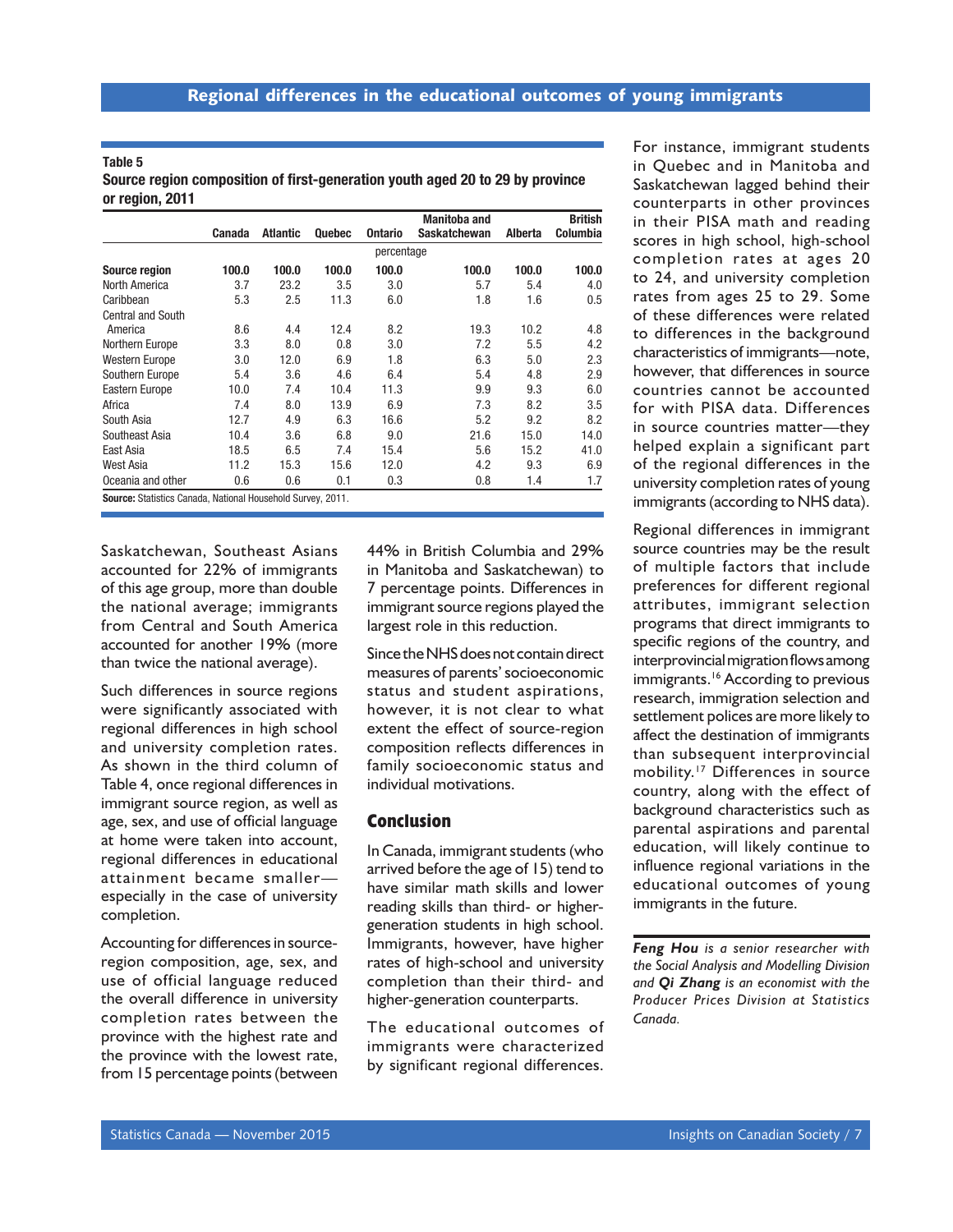#### **Data sources, methods and definitions**

#### <span id="page-9-0"></span>**Data sources**

Through its triennial survey of 15-year-old students around the world, the Organisation for Economic Co-operation and Development's (OECD) Programme for International Student Assessment (PISA) assesses the extent to which students near the end of compulsory education have acquired key knowledge and skills that are essential for full participation in modern society. The assessment covers reading, mathematics, science and problem-solving, and focuses on one of these three domains in any given survey.

The 2003 and 2012 PISA surveys focused on mathematics, with reading, science and problem-solving as minor areas of assessment. PISA measures mathematics skills in terms of "the capacity of individuals to formulate, employ and interpret mathematics in a variety of contexts." This includes the capacity "of individuals to reason mathematically and use mathematical concepts, procedures, facts and tools to describe, explain and predict phenomena".<sup>1</sup> Students are evaluated across four overarching dimensions that relate to numbers, algebra and geometry: quantity, space and shape, change and relationships, and uncertainty and data. The PISA math scores are standardized with an average of 500 points and a standard deviation of 100 for the total sample from all participating OECD countries in 2003. In the 2012 PISA, the average was 494 for all OECD countries and 521 for Canada. In the pooled 2003 and 2012 PISA data, there were 3,100 immigrant students who arrived during their childhood (before the age of 15) and 35,260 thirdor higher-generation students. At the regional level, the sample size for immigrants who arrived before the age of 15 ranged from 250 in the Atlantic provinces to 860 in Ontario.

Reading literacy was the focus of the 2000 and 2009 PISA surveys. PISA defines reading literacy as the ability to understand, use and reflect upon written texts. Specifically, reading ability is measured in three major domains: (1) the ability to read various types of text, including different types of prose, forms, charts and diagrams; (2) the ability to retrieve, understand, interpret and reflect upon text; and (3) the ability to be able to relate the text to its intended use (for example, documents for private use, public use, work-related use or educational purposes). In the pooled 2000 and 2009 PISA data, there were 3,210 childhood immigrant students and 39,030 third- or higher-generation students. At the regional level, the sample size for immigrants who immigrated before the age of 15 ranged from 170 in the Atlantic provinces to 940 in Ontario.

The 2011 National Household Survey is used to compare the high school and university completion rates of young immigrants who immigrated during their childhood (before the age of  $15$ ) with third- or higher-generation Canadians.<sup>2</sup> The sample size was 39,300 for immigrants aged 20 to 24, 32,700 for immigrants aged 25 to 29, 276,500 for third- or higher-generation individuals aged 20 to 24, and 263,100 for third- or higher-generation individuals aged 25 to 29. Immigrant source regions are classified into 14 groups: North America, Caribbean, Central and South America, Northern Europe, Western Europe, Southern Europe, Eastern Europe, Africa, South Asia, Southeast Asia, East Asia, West Asia, Oceania and others.

Additional analyses were also conducted for Canadian-born students with two immigrant parents (the second generation) or with one immigrant parent and one Canadian-born parent (also called the "2.5 generation"), but differences in education outcomes between second-generation or 2.5-generation immigrants and third- or higher-generation students varied little across regions. Readers should keep in mind, however, that immigrant parents of second- or 2.5-generation students mostly arrived before the 1990s and did not come from the same source countries as the parents of immigrants who arrived before the age of 15.

- 1. See OECD (2014), p. 25.
- 2. See Statistics Canada (2013).

#### **Notes**

- 1. See Picot and Hou (2013); Reitz et al. (2011).
- 2. See Abada et al. (2009); Finnie (2012).
- 3. See Blad and Couton (2009); Nadeau and Seckin (2010).
- 4. See Pandey and Townsend (2013).
- 5. See Pandey and Townsend (2013); Zhang (2012).
- 6. See Brochu et al. (2013).
- 7. See OECD (2013).
- 8. See Worswick (2004).
- 9. See Carlson (2014).

- 10. See Foley et al. (2014); Picot and Hou (2013).
- 11. The model included five levels of parental education: both parents with tertiary education; only one parent with tertiary education; both parents with upper secondary (high school) education; only one parent with upper secondary education; both parents with a lower than upper secondary education. Student educational aspiration is coded as 1 if the student expects to finish university, 0 otherwise. Family structure has three categories: two-parent families; single-parent families; and other family types. Language at home is coded as 1 if the student speaks the same language at home as the PISA reading or math test (French in Quebec and English in other regions), 0 otherwise. Parental